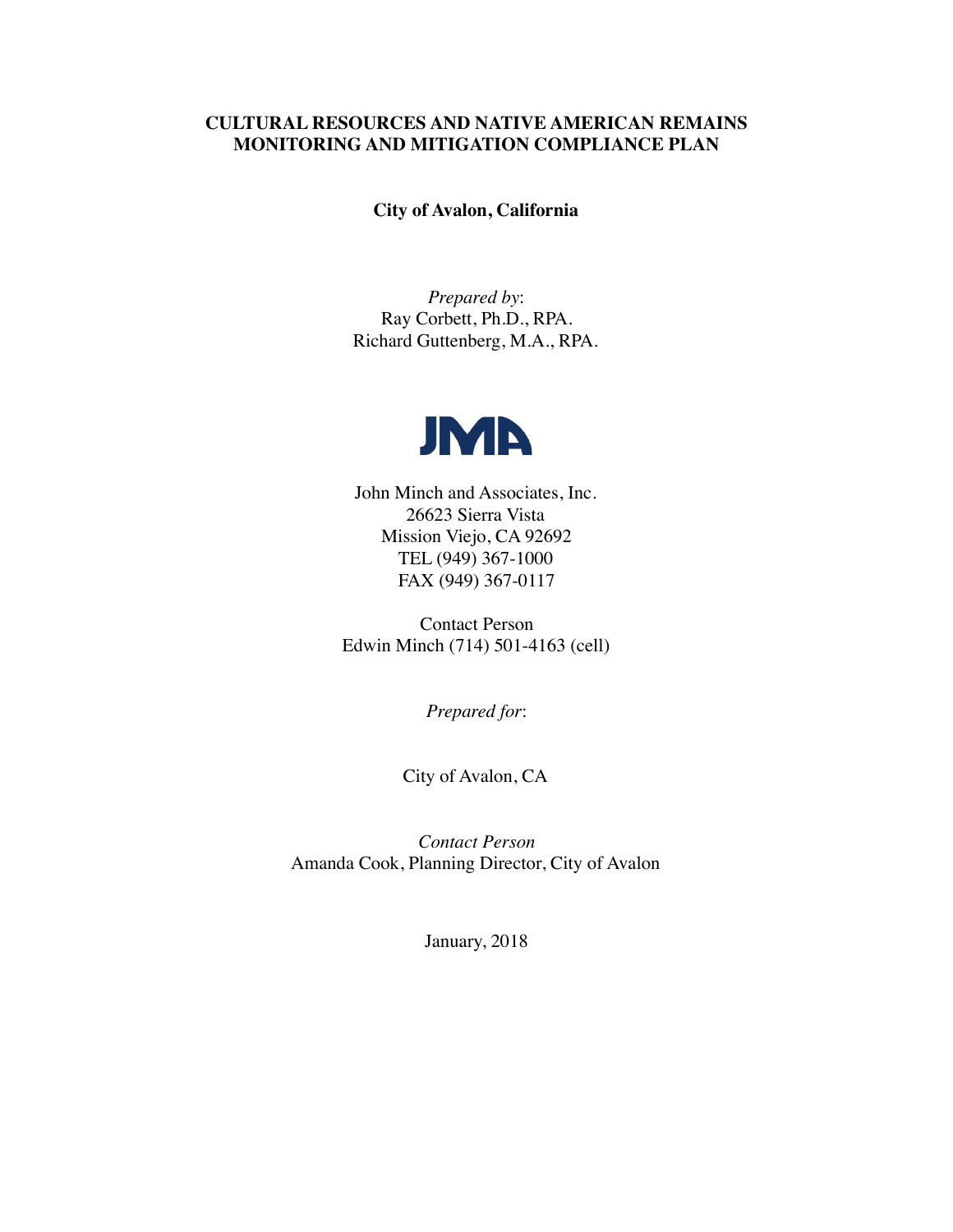# 1.0 CITY OF AVALON POLICY STATEMENT

## 2.0 CULTURAL RESOURCES AND NATIVE AMERICAN HUMAN REMAINS

- 5.1 Field Protocols for Cultural Resources
- 5.2 Field Protocols for Human Remains
- 3.0 CONCLUSION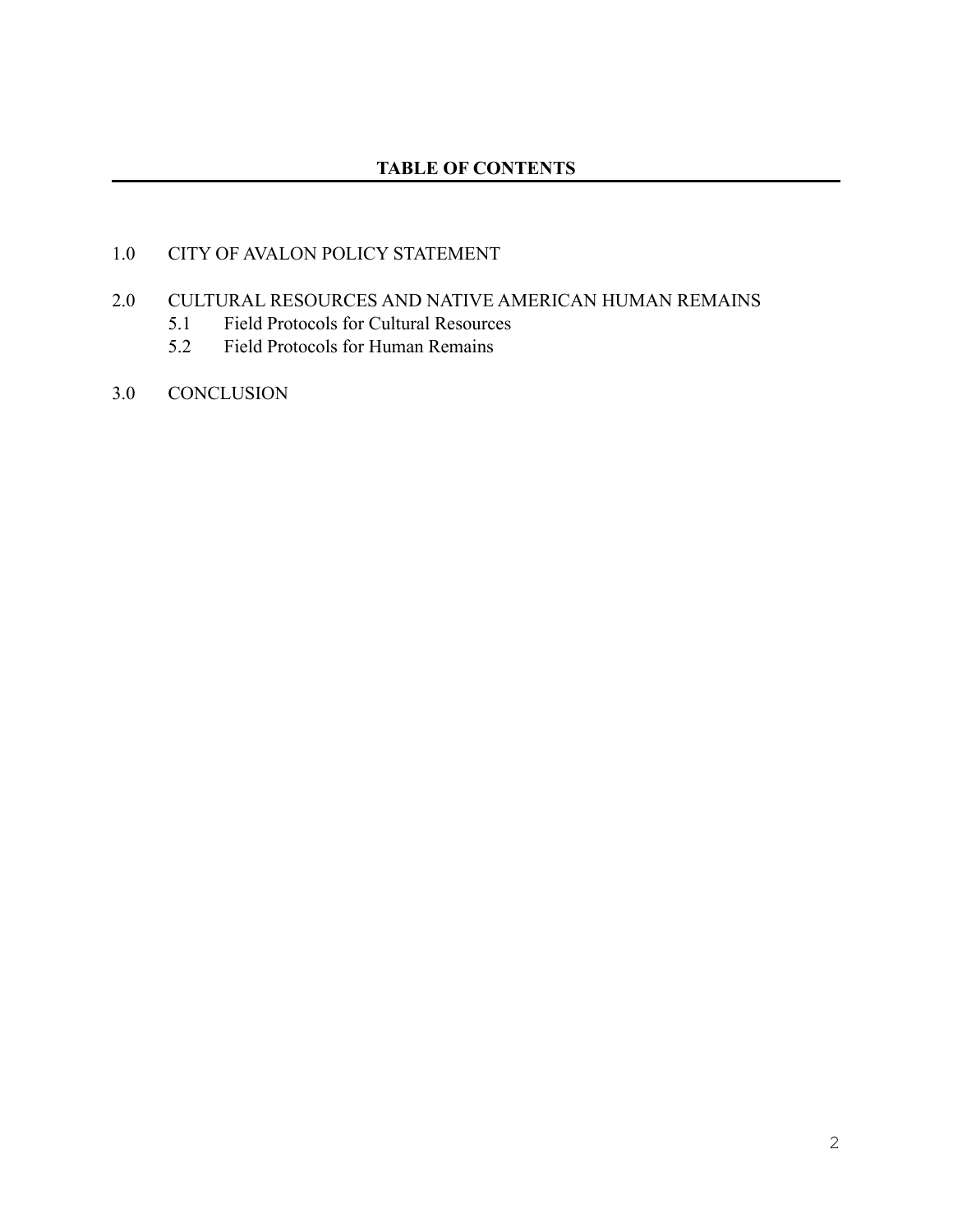#### **1.0 CITY OF AVALON POLICY STATEMENT**

Santa Catalina Island, called Pimu in its native language, is the ancestral home of the Gabrielino/ Tongva Tribe. In particular, the area of the island now known as Avalon was the site of a large prehistoric village and cemetery. Although portions of the downtown area of Avalon have been disturbed by the installation, repair and improvement of utility facilities, roadwork, and related construction activities, other areas have intact archaeological deposits. Underground facilities will continue to require additional excavations for repair and replacement which may impact these cultural resources.

The City of Avalon realizes the importance of preserving and protecting cultural resources and Native American human remains from vandalism and inadvertent destruction. The City therefore wishes to establish a proactive notification process outlining the laws and responsibilities governing anyone uncovering cultural resources, archaeological features, or human remains during excavations within its jurisdiction. Accordingly, the City will enact policy and procedures to comply with California Assembly Bill No. 52 (AB 52) which require consultation between a lead agency and California Native American Tribes. Provisions of AB 52 require that prior to the release of a negative declaration, mitigated negative declaration, or environmental impact report for a project, the City, as lead agency, will begin consultation with a Native American Tribes that have requested to be informed of proposed projects. The Native American Tribes which have requested to be informed of such projects will be maintained on the City's AB 52 consultation list. Tribes so notified of proposed projects have 30 days to request consultation on specific projects pursuant to AB 52. In turn, the City shall begin the consultation process with Native American Tribes within 30 days of receiving a Tribe's request for consultation.

The City will, as a regular policy, provide a copy of the *Professional Guide for the Preservation and Protection of Native American Remains and Associated Grave Goods* published and provided by the California Native American Heritage Commission to:

- Each applicant when an excavation permit is issued.
- Governmental agencies or private companies currently holding a blanket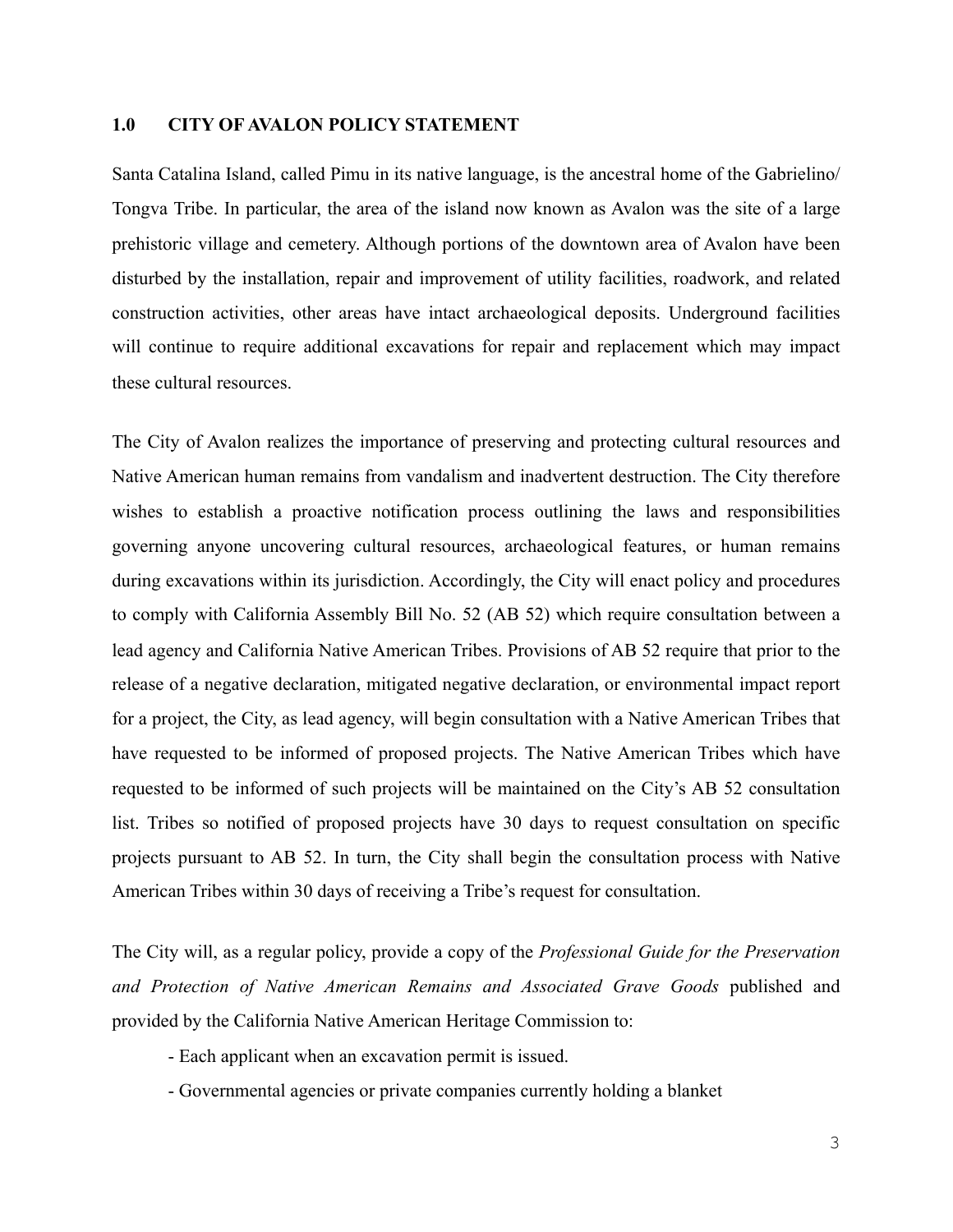excavation permit from the City of Avalon.

In addition, the City of Avalon will:

- Include a reference to this material in its Project Management Guide for Capital Improvement Projects.
- Maintain a record of the location and depth of each burial site found and brought to its attention.

It is the City of Avalon's intent that by implementing this procedure it will establish community awareness of the laws relating to preserving and protecting cultural resources and Native American remains from vandalism and inadvertent destruction.

### **2.0 CULTURAL RESOURCES AND NATIVE AMERICAN REMAINS**

A qualified archaeologist that meets the Secretary of the Interior's Professional Qualification Standard for Archaeology will be retained for ground disturbing projects within the City of Avalon. The qualified archaeologist will serve as the Principal Archaeologist and ensure compliance with all local, state, and federal laws and regulations. An archaeological monitor and Tribal Monitor/Representative will monitor all ground disturbing activity and provide technical support to the City during projects. The Tribal Monitor/Representative will be someone of Gabrielino/Tongva descent. The archaeological monitor operates under the supervision of the Principal Archaeologist, and the archaeological monitor and Tribal Monitor/Representative have the authority to redirect work as necessary in order to evaluate and protect newly discovered cultural resources and/or Native American remains.

## **2.1 Field Protocols for Cultural Resources**

Cultural resources include any tangible or observable evidence of prehistoric human activity, properties possessing intangible traditional cultural values, and historic resources. Identification, avoidance, and protection measures will be taken during the execution of ground disturbing activities within the City of Avalon to protect cultural resources in accordance with all applicable laws, regulations, and policies as follows: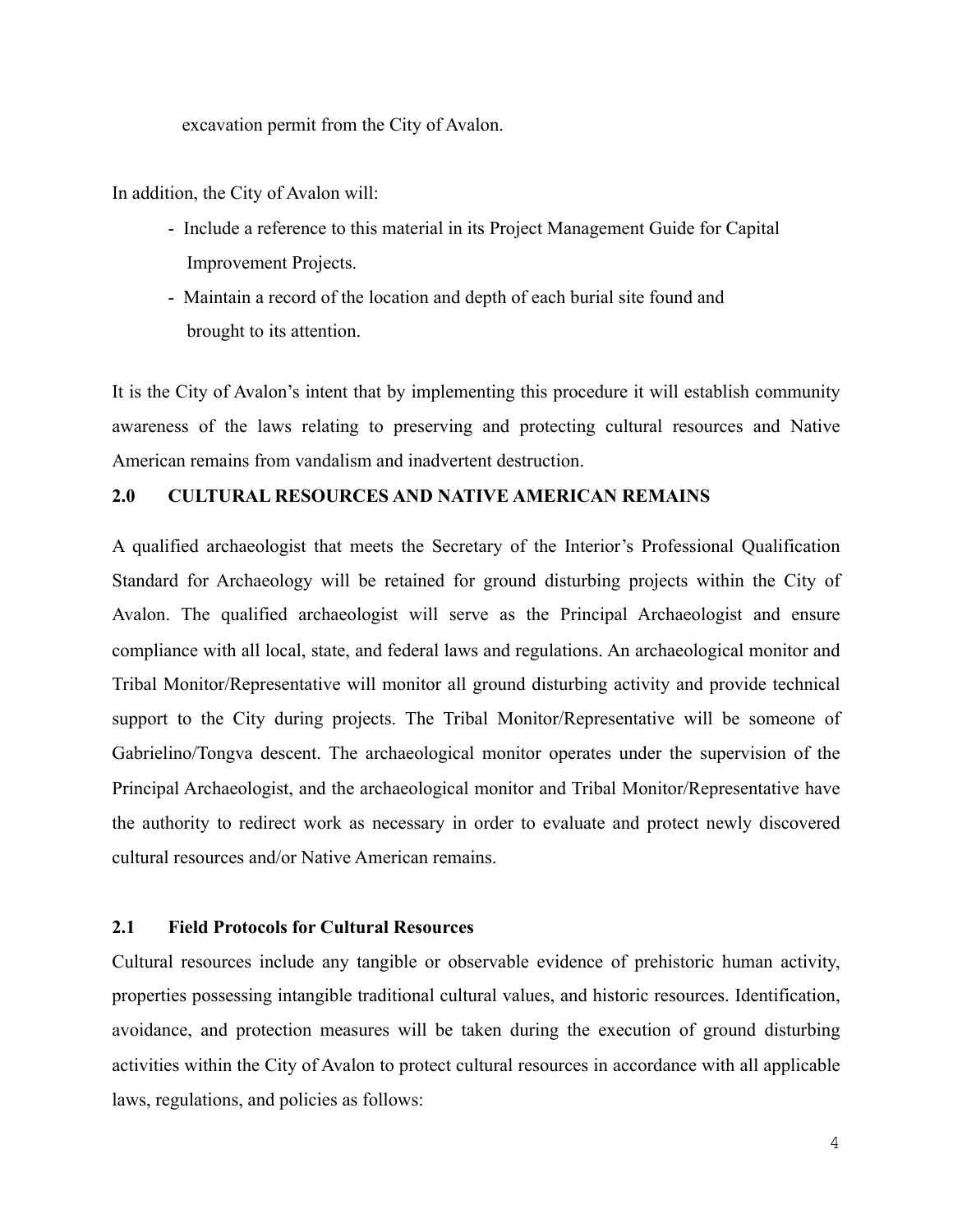- If the area of a particular project has not been previously surveyed, a pre-project pedestrian survey will be conducted by the Principal Archaeologist in order to proactively identify cultural resources. If cultural resources are identified during the initial survey, the Principal Archaeologist and the City will consult with Gabrielino/Tongva Tribal Representatives to develop a plan which minimizes adverse effects. When feasible, projects should be re-designed to avoid impacts to these resources.
- City of Avalon and subcontractor field personnel will receive training for identifying cultural features, archaeological sites, and artifacts. This training will be jointly conducted by the Principal Archaeologist and a Tribal Monitor/ Representative before work begins.
- An archaeological monitor and Tribal Monitor/Representative will be present to oversee all grading and construction activities that:

a) May uncover or expose cultural resources (e.g. vegetation grubbing and removal).

b) Involves ground disturbance (e.g. mechanical grading, trenching, etc.)

- The archaeological monitor and Tribal Monitor/Representative have the authority to temporarily redirect work if there are archaeological concerns associated with vegetation clearing or ground disturbing activities.
- Unanticipated discovery of cultural resources: if previously undiscovered cultural resources are encountered during any portion of the project, construction will be immediately halted within 50 feet of the discovery area and work in the affected area will be suspended or redirected and the Principal Archaeologist immediately notified. The City, Gabrielino/Tongva Tribal Representatives and the Principal Archaeologist will consult regarding preservation in place or professional retrieval and preservation of artifacts prior to further disturbance.
- Following its evaluation, if the find is determined by the Principal Archaeologist to be a historical or unique archaeological resource, as defined by the California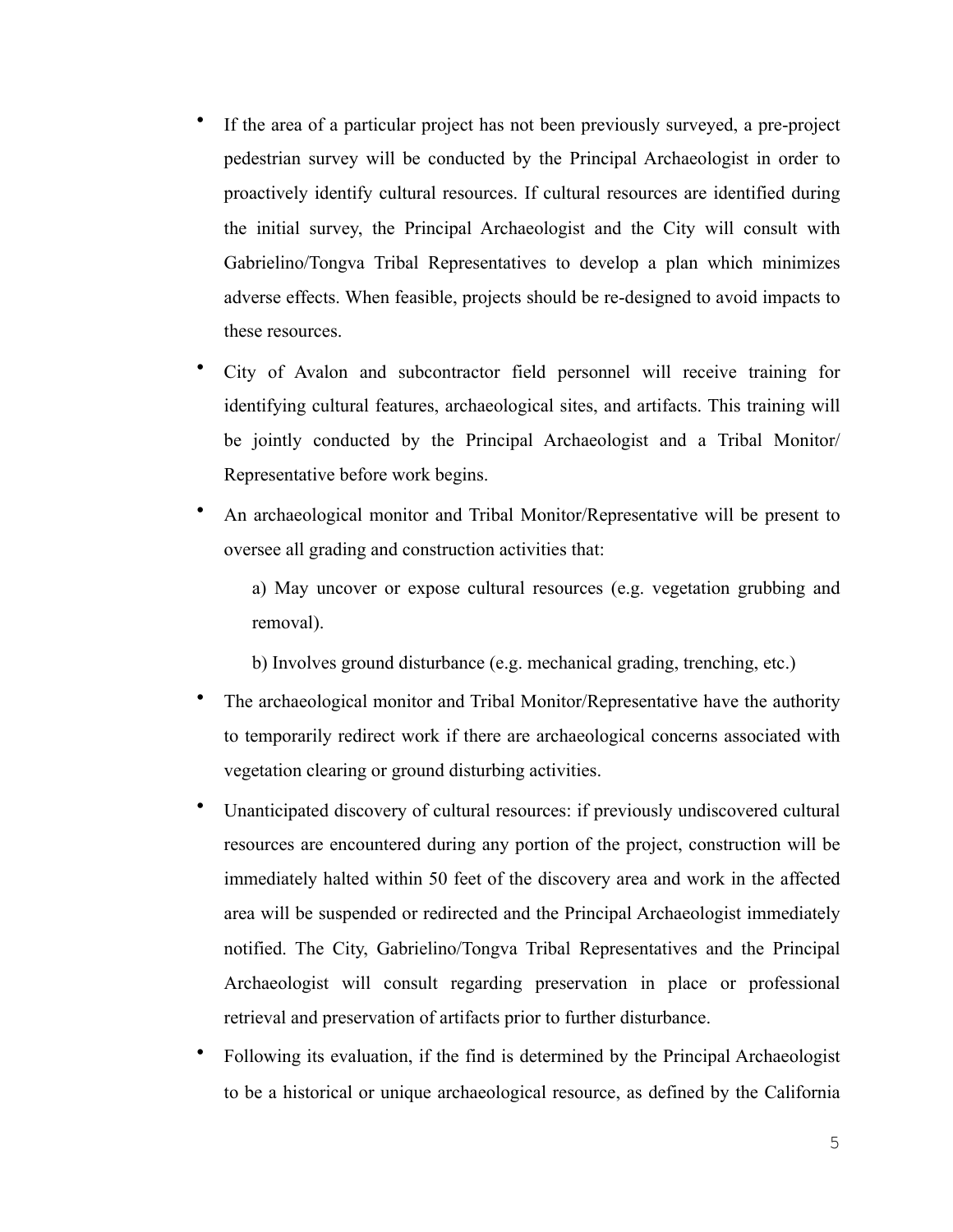Environmental Quality Act (CEQA), contingency funding and a time allotment shall be provided in order to sufficiently implement avoidance measures or appropriate mitigation. While historical/archaeological resource mitigation is in progress, construction may continue on other parts of the site.

- Newly discovered cultural resources will be fully documented and recorded by the Principal Archaeologist. Site record forms for these sites will be submitted to the South Central Coastal Information Center (SCCIC) at California State University Fullerton and thus be recorded in the California Historical Resources Information System (CHRIS) inventory. Site record forms and associated documentation will be provided to Gabrielino/Tongva Tribal Representatives.
- Pursuant to CEQA, any adverse impacts to newly discovered significant cultural resources are to be mitigated by avoidance and/or preservation in place. Should preservation of such sites be infeasible, a Phase III data recovery (excavation) program is to be determined through consultation with the Principal Archaeologist, the City of Avalon, and Gabrielino/Tongva Tribal Representatives for the sites so affected. Excavation will serve to record, collect and preserve the scientific information contained therein, thereby mitigating unavoidable impacts to the affected cultural resource in compliance with CEQA regulations.
- In the event that isolated artifacts are encountered, the archaeological monitor shall obtain a GPS position of the artifact's exact location and the artifact will be photographed and documented utilizing DRP Form 523: Primary Record so that the location and description of the artifact can be added to the California Historical Resources Inventory System (CHRIS).
- Details of final disposition of cultural materials will be negotiated between the Principal Archaeologist, the City of Avalon, and Gabrielino/Tongva Tribal Representatives. All artifacts not reinterred and associated documentation from archaeological excavations will be curated on island for the benefit of the City or Avalon residents and visitors. A signed curation agreement by the City of Avalon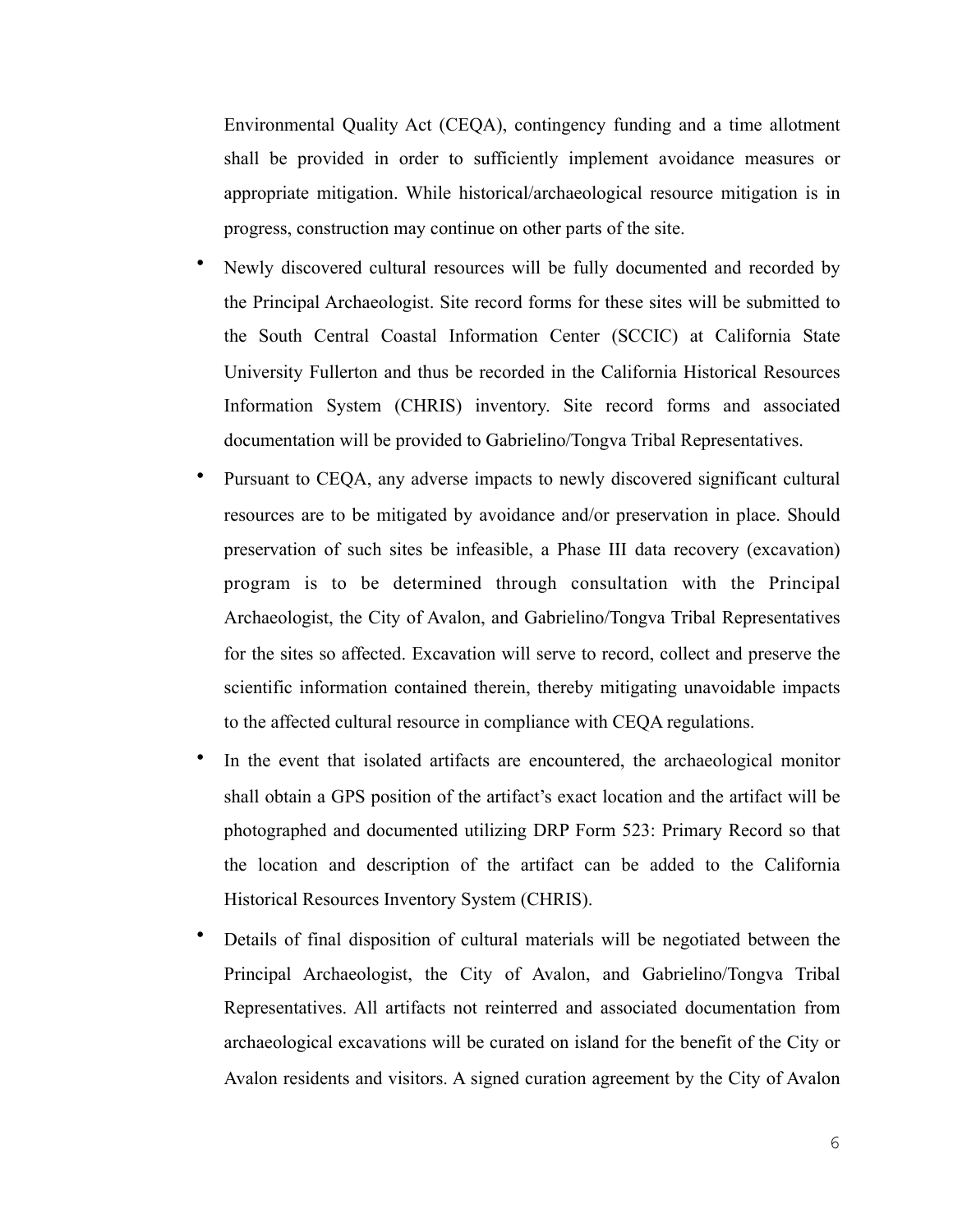will be required for each project, and funds for curation fees, if applicable, should be set aside to ensure that this obligation will be met.

#### **2.2 Field Protocols for Human Remains**

Identification, avoidance, and protection measures will be taken during the execution of ground disturbing activities within the City of Avalon to protect and encourage culturally sensitive and respectful treatment of Native American remains. The following field protocols are derived from the *Professional Guide for the Preservation and Protection of Native American Remains and Associated Grave Goods* provided by the California Native American Heritage Commission and comply with California State law, regulations, and policies.

- Human remains: Pursuant to the California Health and Safety Code Section 7050.5, in the event that human remains are discovered, all activity in the vicinity will be halted, the area protected from further disturbance, and the Los Angeles County Coroner shall be contacted immediately. If the Coroner, with the aid of the Principal Archaeologist, determines that the remains are Native American, the Coroner shall contact the California Native American Heritage Commission (NAHC). The NAHC, pursuant to the California Public Resources Code Section 7097.98, will in turn identify, designate and notify a Most Likely Descendant.
- The Most Likely Descendant will consult with the City of Avalon and the Principal Archaeologist and within 48 hours of their notification, recommend their preference for the respectful treatment and disposition of the remains. Recommendations may include: A) preservation of Native American remains and associated items in place, B) the scientific removal and nondestructive analysis of the remains and associated items, C) the reburial of the remains and associated items with appropriate dignity on the property in a location not subject to further disturbance, or D) other culturally appropriate treatment.

#### **3. CONCLUSION**